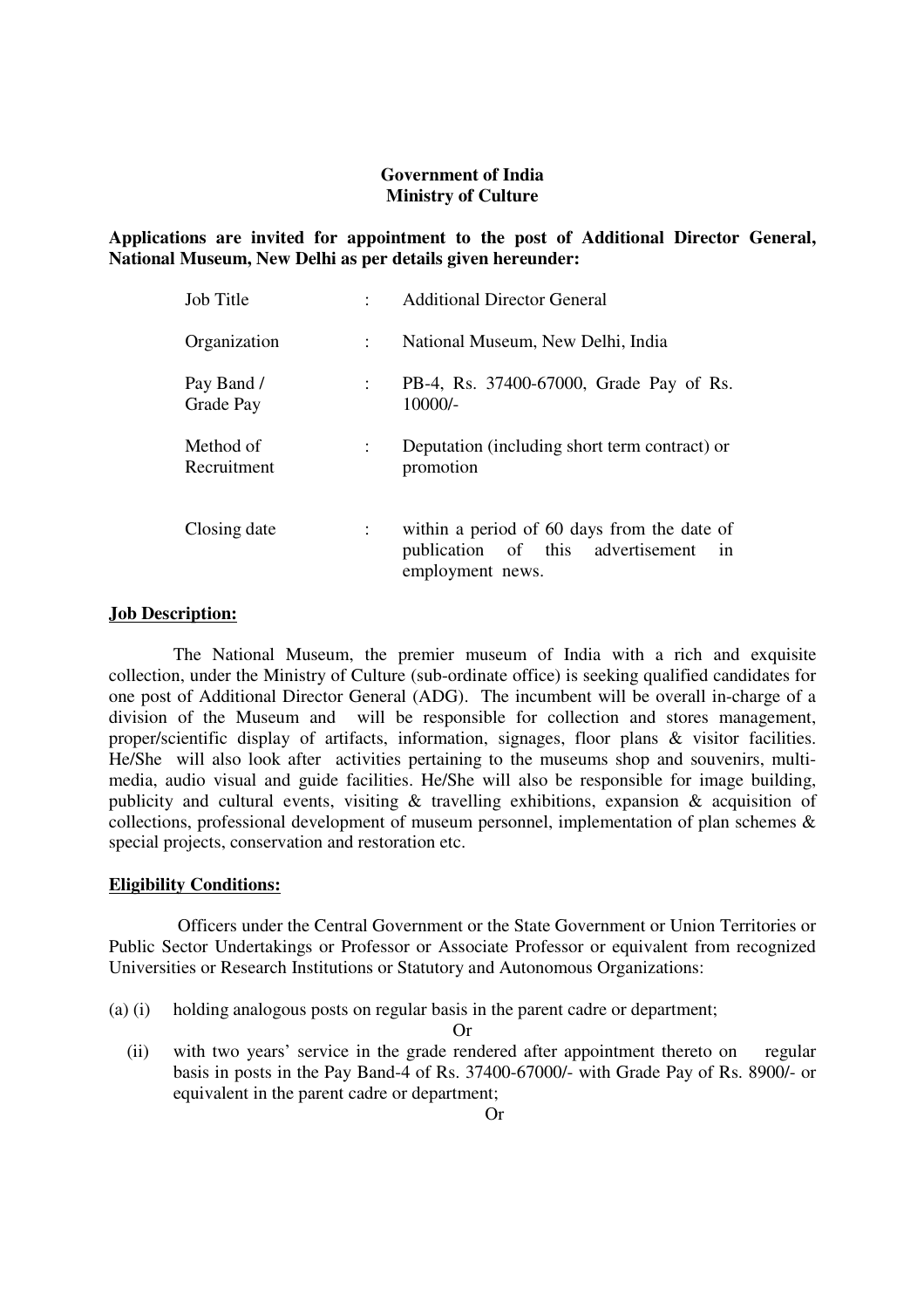(iii) with three years' service in the grade rendered after appointment thereto on regular basis in posts in the Pay Band-4 of Rs. 37400-67000/- with Grade Pay of Rs. 8700/- or equivalent in the parent cadre or department; and

# **Essential Qualification :**

- (i) Master's degree from a recognized University by UGC or Association of Indian Universities in Museology or History of Art or History or Sanskrit or Pali or Prakrit or Persian or Arabic or Archaeology or Anthropology or Fine Arts or Chemistry; and
- (ii) Fifteen years' of experience at a level of Curator and above in a Museum of National or International repute with evidence of published research work.

# **Desirable:**

 Post graduate diploma in Management or MBA from a recognized Institute or University.

#### **Period of Deputation:**

 Period of deputation(ISTC) including period of deputation (ISTC) in another ex-cadre post held immediately preceding this appointment in the same or some other organization or department of the Central Government shall ordinarily not exceed 5 years.

#### **Age Limit**

 The maximum age limit for appointment by deputation (ISTC) shall not be exceeding 56 years as on the closing date for receipt of applications.

#### **How to apply:**

The applications in duplicate in the enclosed prescribed proforma and complete up to date ACR dossiers of the officer (last 5 years) who can be spared in the event of their selection along with (i) vigilance clearance, (ii) integrity certificate, (iii) cadre clearance, and (iv) major / minor penalty statement for the last 10 years should reach to Under Secretary( Museum-I), Ministry of Culture, Room No. 210-D, Shastri Bhawan, New Delhi-110115 through proper channel within a period of 60 days from the date of publication of advertisement in the Employment News. Applications received after the due date or otherwise incomplete will not be considered and stand rejected.

#### **Closing date:**

Within a period of 60 days from the date of publication of advertisement in the employment news. Applications received after the last date or otherwise found incomplete will not be considered and stand rejected.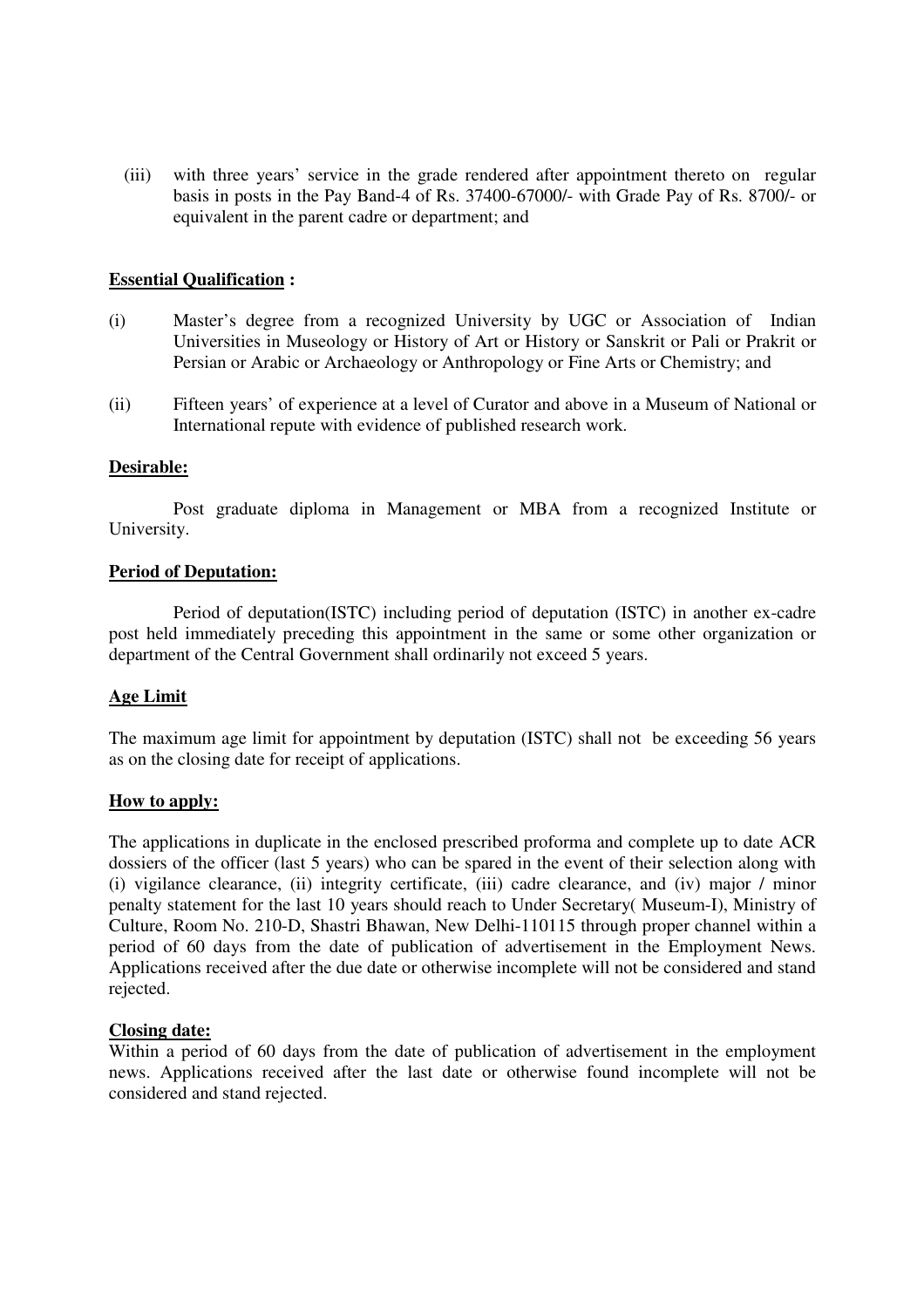# **Application for the post of Additional Director General, National Museum, New Delhi**

- 1. Name of the applicant (in Block letters):
- 2. Date of Birth (In Christian era):
- 3. Postal Address (with telephone no. and e-mail address):
- 4. Educational Qualification:

| No<br>S1 | Essential | Desirable |
|----------|-----------|-----------|
|          |           |           |
| ـ ت      |           |           |
| <u>.</u> |           |           |

- 5. Service to which you belong:
- 6. Whether belong to SC/ST/OBC:
- 7. Please state clearly whether in the light of entries made by you above, you meet the requirement of the post:
- 8. Details of employment, in chronological order, enclose a separate sheet, duly authenticated by your signature, if the space below is insufficient:-

| Office/Institute   Post | From | Pay Band and Nature of<br>Grade Pay | duties |
|-------------------------|------|-------------------------------------|--------|
|                         |      |                                     |        |

- 9. Nature of present employment i.e. ad-hoc or (Temporary) quasi-permanent or permanent:
- 10. In case the present employment is held on deputation basis, please state:-
	- (a) The date of initial appointment:
	- (b) Period of appointment on deputation:
	- (c) Name of the present office/organization to which you belong:
- 11. Additional details about present employment. Please state whether working under:-
	- (a) Central Government
	- (b) State Government